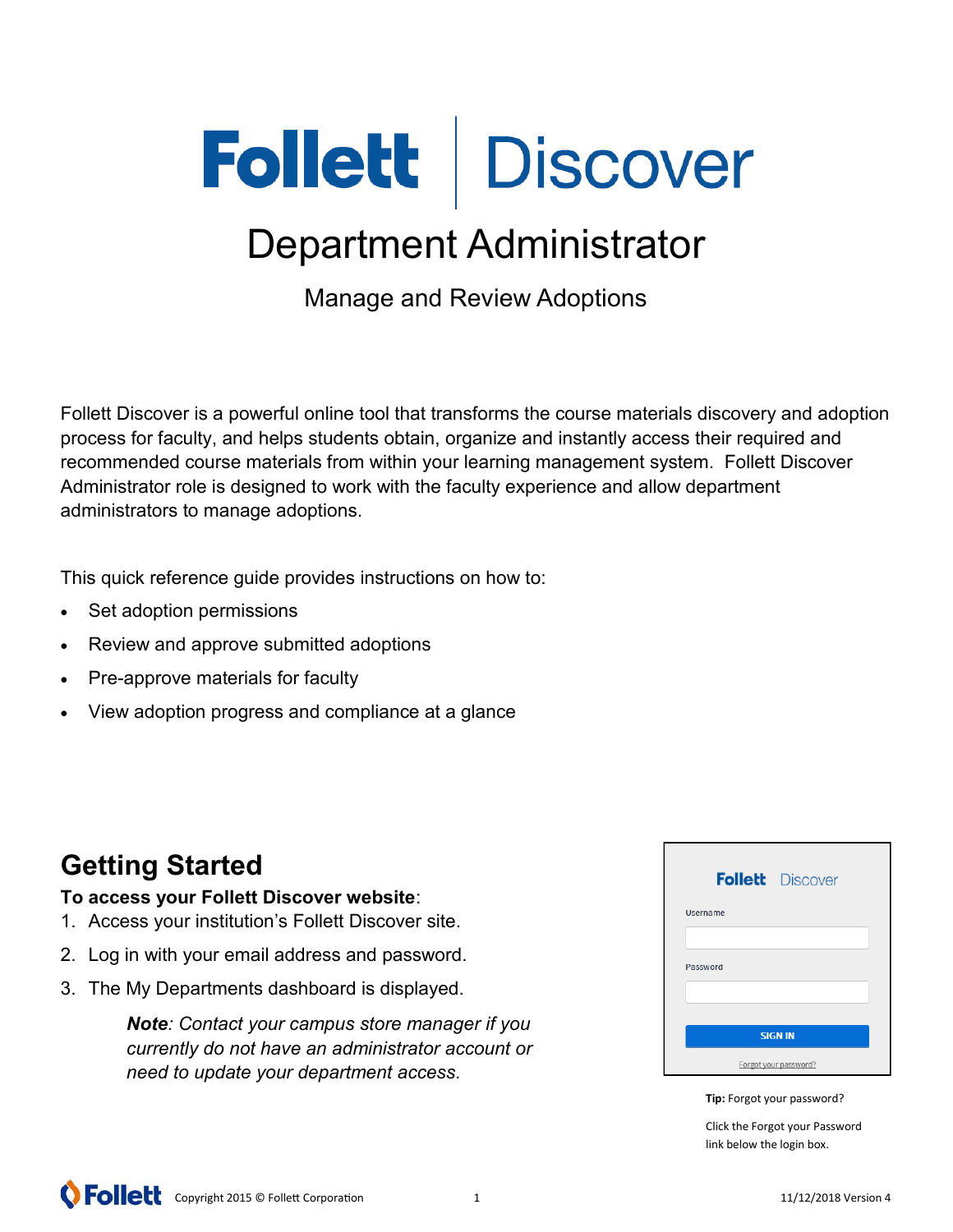## **Set Adoption Permissions**

Within each department you have the ability to select the adoption permissions and discover materials to pre-approve.

#### **To set the adoption permissions for a department**:

- 1. Click **Set Adoption Permissions** to set permissions
- 2. Select the adoption permission you want to assign for the department (see the grid below)
	- Adoption permissions can be set separately for Faculty and Concierge users.
- 3. Click the **Save** button

**Note**: Pre-approved materials can be chosen for all permission options and will not require your approval before the adoption is sent to the campus store.

| <b>O</b> My Departments         |
|---------------------------------|
| <b>BIOL</b>                     |
| <b>Set Adoption Permissions</b> |
| <b>Pre-Approve Materials</b>    |
| <b>Approve Adoptions</b>        |
|                                 |

| <b>Faculty</b>                  | Concierge         |      |  |
|---------------------------------|-------------------|------|--|
| Instructor choice with review v | Instructor choice | Save |  |
|                                 |                   |      |  |
|                                 |                   |      |  |

#### **Adoption Permission Options:**

| <b>Instructor Choice</b><br>(default)   | Allows instructors to view the entire Follett catalog of titles to discover<br>course materials. The instructor's selected adoption request is<br>automatically sent to the campus store.                        |
|-----------------------------------------|------------------------------------------------------------------------------------------------------------------------------------------------------------------------------------------------------------------|
| <b>Instructor Choice</b><br>with Review | Allows instructors to view and discover from the extensive Follett catalog.<br>The Department Admin reviews selections before the request is sent to<br>the campus store.                                        |
| <b>Pre-Approved Only</b>                | Provides the ability to standardize what materials instructors are able to<br>discover and adopt. The Department Admin can view the entire Follett<br>catalog, but only approved materials show for instructors. |

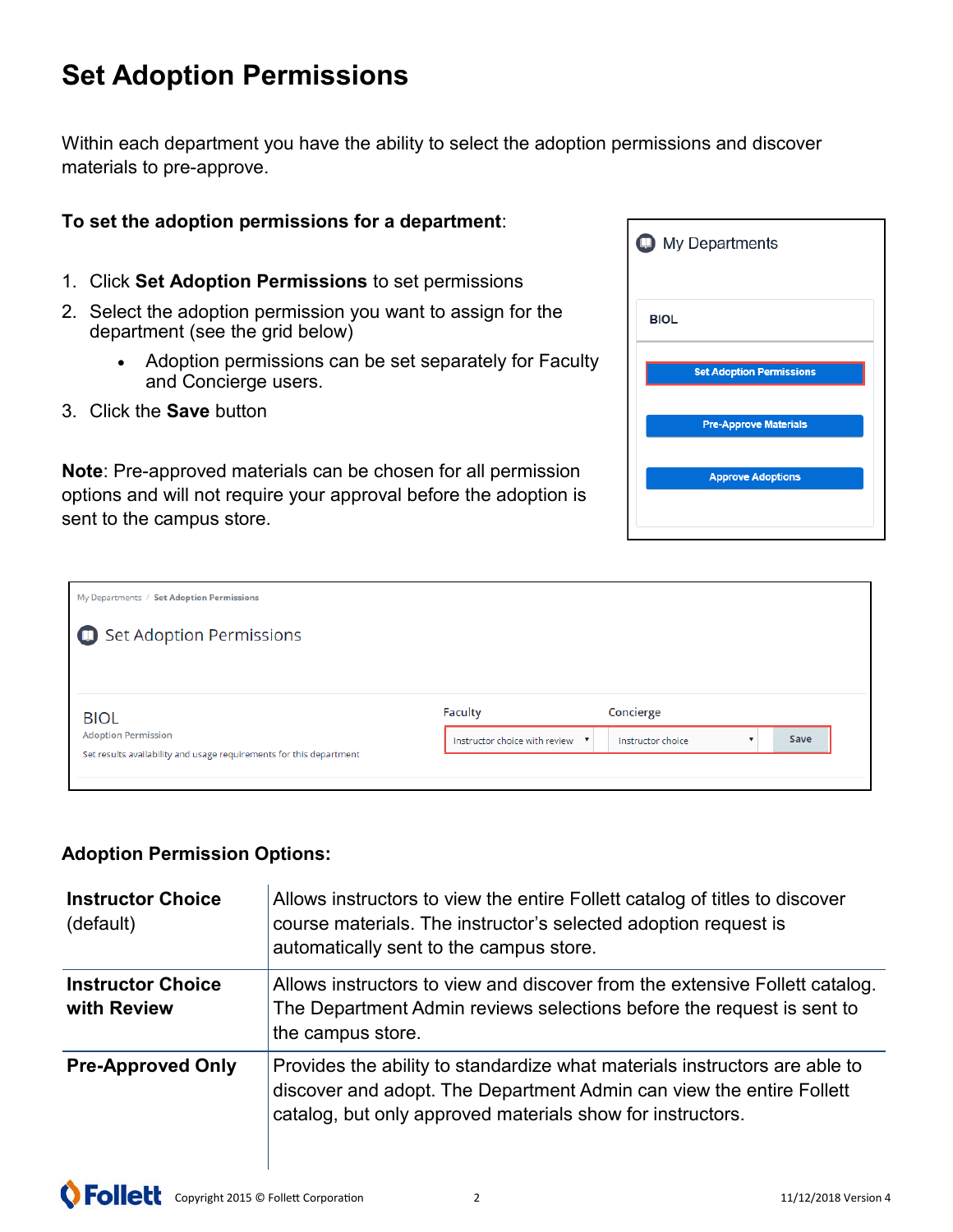#### **Adoption Permissions: Instructor Choice with Review**

Updating the adoption permissions to **Instructor Choice with Review** will allow your faculty to discover new materials but requires your approval in the **Approve Adoptions** screen before the adoption information is sent to the campus store.

**Note**: If a course material has been pre-approved, it will not require your approval before the adoption is sent to the campus store.

#### **Review/Approve Submitted Adoptions**

- 1. Click the **Approve Adoptions** button to start reviewing all submitted adoptions awaiting your approval.
- 2. Expand the course to review any materials awaiting approval.
- 3. Click the **Approve** or **Reject** check box for each material.

**Note:** You also have the ability to select the title to find out more information and assign it as an approved title for the department.

Once a material has been approved, the adoption will be sent to the campus store for completion.

#### **If I reject a title, what will it look like to my faculty?**

When an adopted material is rejected, the faculty or concierge user who submitted the adoption will receive a notification within their Message Center. If they've chosen to update their Message Center settings to provide their email address they will also receive the message emailed to them.

When the faculty or concierge user reviews the rejected material in Follett Discover, the rejected material will have an updated status of "Rejected by Institution" The title on the right shows that it was rejected and will not be sent to the campus store.

| Adopted Titles Have Been Rejected By Your Department Administrator                                  |
|-----------------------------------------------------------------------------------------------------|
| <b>REPLY</b><br>DELETE                                                                              |
| To:<br>Instructor<br>07/31/2017 12:47 AM<br>Sent:<br>From:                                          |
| The following title has been rejected by your department administrator:                             |
| <b>DEPARTMENT: HIST</b>                                                                             |
| <b>TERM: 2015SP</b>                                                                                 |
| <b>COURSE: H3016</b>                                                                                |
| SECTION: HISTA3016 2015SP                                                                           |
| MATERIAL TITLE: They Say/I Say: MovesAcad Writing (w/ 2016 MLA Update)                              |
| ISBN13-9780393617436                                                                                |
| <b>AUTHORS</b> : Graff                                                                              |
| TIME OF REQUEST: 2017-07-31 12:47:23 PM CDT                                                         |
| Please contact your department administrator for further details as to why this title was rejected. |
| <b>REPLY</b><br><b>DELETE</b>                                                                       |
|                                                                                                     |
| <b>RETURN TO INBOX</b>                                                                              |

| <b>D</b> My Departments         |  |  |  |  |
|---------------------------------|--|--|--|--|
| <b>BIOL</b>                     |  |  |  |  |
| <b>Set Adoption Permissions</b> |  |  |  |  |
| <b>Pre-Approve Materials</b>    |  |  |  |  |
| <b>Approve Adoptions</b>        |  |  |  |  |